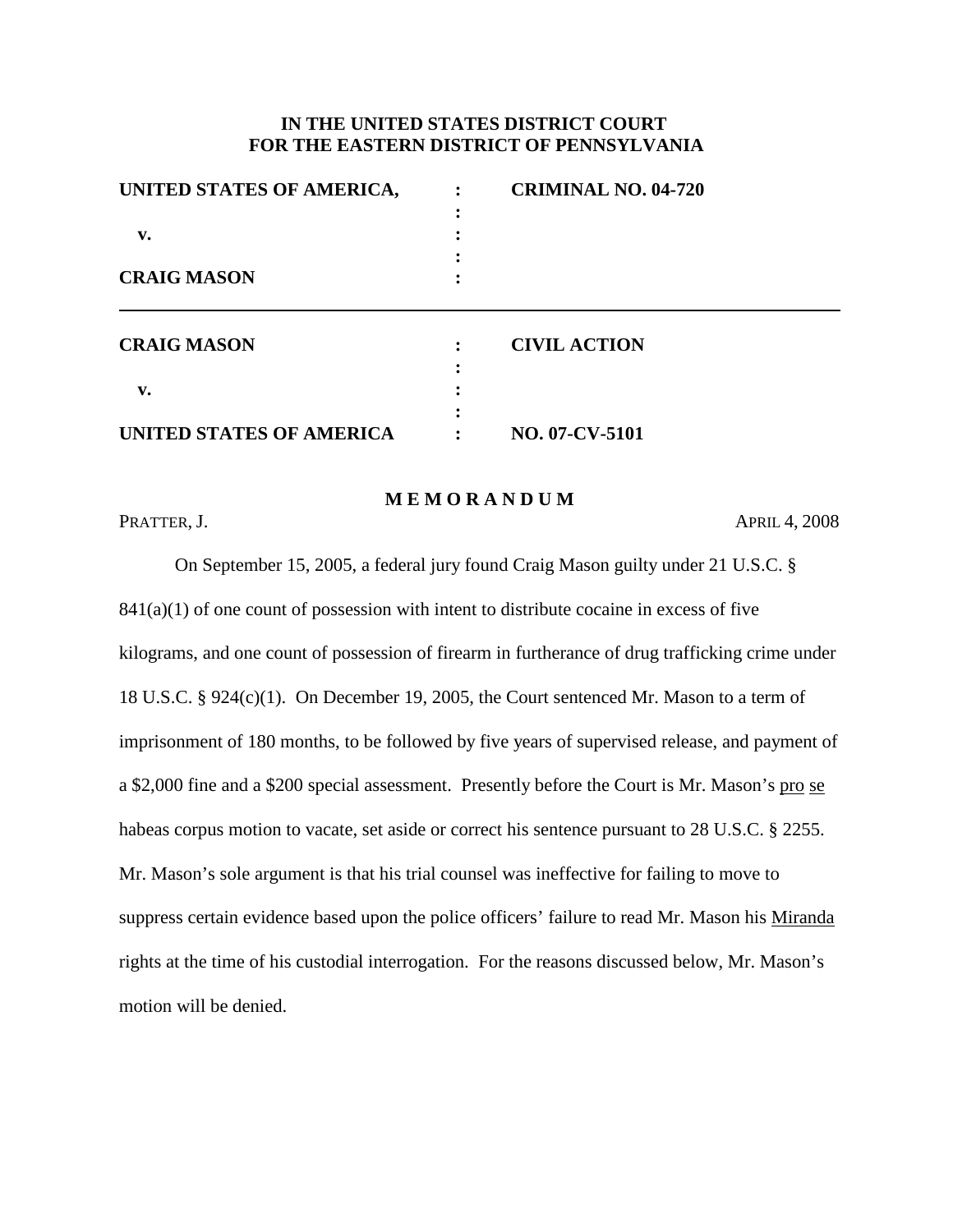### **PROCEDURAL BACKGROUND**

Prior to his criminal trial, Mr. Mason, with the assistance of counsel, filed a motion to suppress evidence, specifically, a handgun found on his person and a package containing approximately 10 kilograms of cocaine found in the trunk of his car during an October 2004 search.<sup>1</sup> Mr. Mason argued that the cocaine and the gun should be suppressed because (1) the Government did not have reasonable suspicion of present criminal activity to justify stopping Mr. Mason in his vehicle; (2) the Government was unjustified in using the drug-sniffing dog; and (3) the Government lacked probable cause to search his vehicle.

The Government filed a response to Mr. Mason's motion, and on May 10, 2005 the Court held an evidentiary hearing on the motion. On May 16, 2005, the Court denied Mr. Mason's suppression motion and ruled that the evidence would not be suppressed. Mason, 2005 U.S. Dist. LEXIS 9260, at \*2-3. The Court found that (1) the Government had reasonable suspicion of present criminal activity when agents stopped Mr. Mason's vehicle and, therefore, the stop of the vehicle was reasonable under the Fourth Amendment; (2) the use of the trained dog by the Government did not implicate a "legitimate privacy interest," so the use of the dog by the Government did not constitute a Fourth Amendment search; and (3) the issuance of the search warrant was supported by probable cause. Id.

After a jury convicted him of both charges returned in the indictment, Mr. Mason appealed the Court's denial of his suppression motion. On July 27, 2007, the Court of Appeals

<sup>&</sup>lt;sup>1</sup> The events that led to Mr. Mason's arrest and eventual indictment are discussed in detail in the Court's May 16, 2005 Memorandum and Order (Crim. No. 04-720, Docket No. 30). See United States v. Mason, Crim. No. 04-720, 2005 U.S. Dist. LEXIS 9260, at \*3-10 (E.D. Pa. May 16, 2005).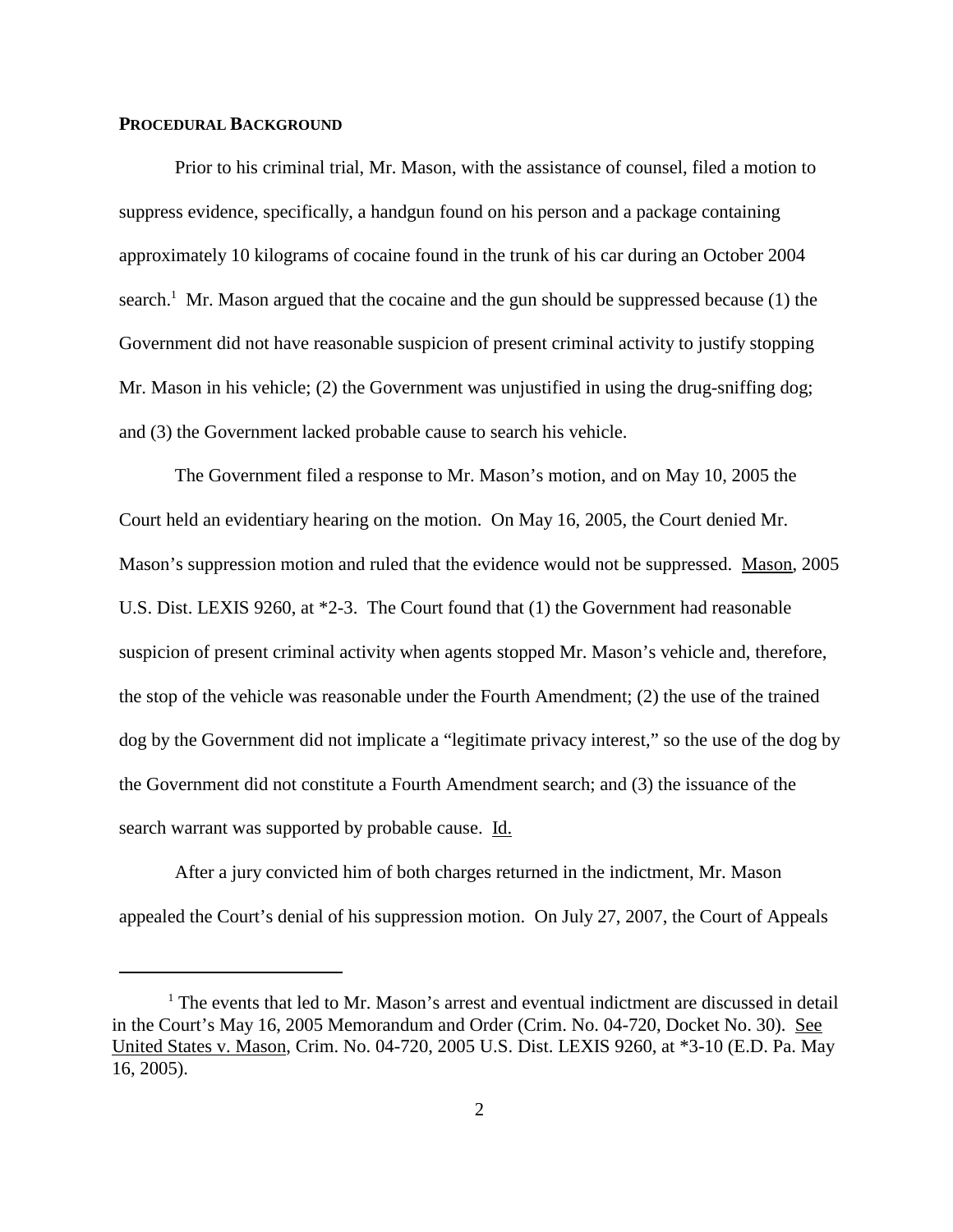affirmed the Court's May 16, 2005 opinion. See United States v. Mason, 245 Fed. App'x 136 (3d Cir. 2007). In January 2008, Mr. Mason filed the instant § 2255 motion.

#### **DISCUSSION**

28 U.S.C. § 2255 provides federal prisoners with a statutory remedy for challenging the lawfulness of their conviction. See United States v. Addonizio, 442 U.S. 178, 184, 60 L. Ed. 2d 805, 99 S. Ct. 2235 (1979). To qualify for a § 2255 remedy, "the alleged errors must raise a 'fundamental defect which inherently results in a complete miscarriage of justice.'" United States v. Essig, 10 F.3d 968, 977 n.25 (3d Cir. 1993) (quoting Addonizio, 442 U.S. at 185 (citation omitted)). The Court must consider the motion together with all the files, records, transcripts and correspondence relating to the judgment under attack. See 28 U.S.C. § 2255, Rule 4(b). A district court considering a § 2255 motion "'must accept the truth of the movant's factual allegations unless they are clearly frivolous on the basis of the existing record,'" United States v. Booth, 432 F.3d 542, 545 (3d Cir. 2005) (quoting Virgin Islands v. Forte, 865 F.2d 59, 62 (3d Cir. 1989)), and it "abuses its discretion if it fails to hold an evidentiary hearing when the files and records of the case are inconclusive as to whether the movant is entitled to relief." Booth, 432 F.3d at 546 (citing United States v. McCoy, 410 F.3d 124, 134 (3d Cir. 2005). However, the final disposition of a  $\S$  2255 motion lies with the discretion of the trial judge, see Virgin Islands v. Nicholas, 759 F.2d 1073, 1075 (3d Cir. 1985), and a district court may summarily dismiss a § 2255 motion where the motion, files, and records "show conclusively that the movant is not entitled to relief." Forte, 865 F.2d at 62.

Under the standard articulated in Strickland v. Washington, 466 U.S. 668 (1984), a prisoner alleging ineffective assistance of counsel must show (1) that counsel's performance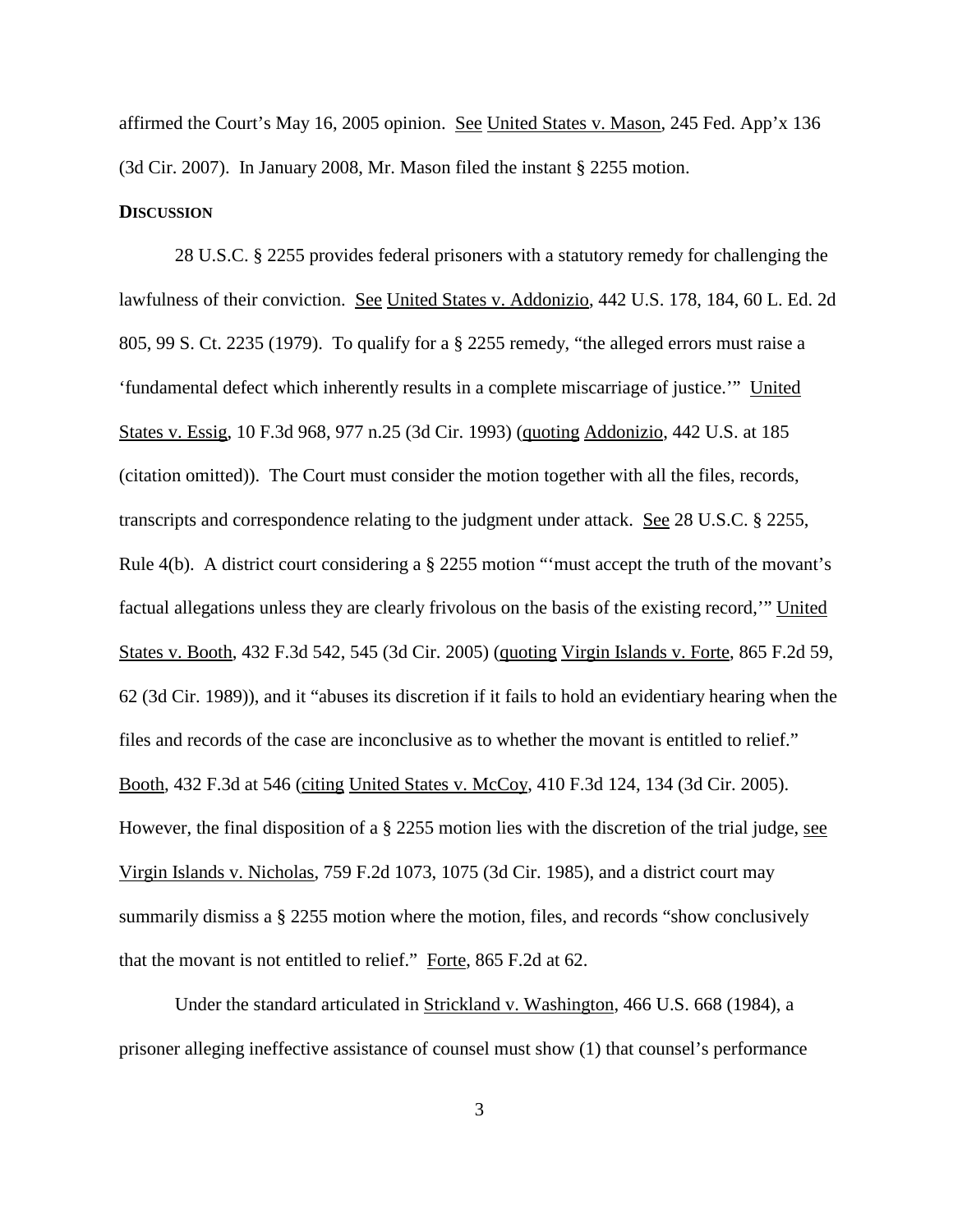was deficient, i.e., that it fell below an objective standard of reasonableness; and (2) that the defendant was prejudiced by counsel's deficient performance. See Outten v. Kearney, 464 F.3d 401, 414 (3d Cir. 2006). The Court may address the prejudice prong first "and reject an ineffectiveness claim solely on the ground that the defendant was not prejudiced." Rolan v. Vaughn, 445 F.3d 671, 678 (3d Cir. 2006). To establish prejudice, the movant must show that "there is a reasonable probability that, but for counsel's unprofessional errors, the result of the proceeding would have been different." Strickland, 466 U.S. at 694. A reasonable probability is one that is "sufficient to undermine confidence in the outcome." Id.

At the May 10, 2005 evidentiary hearing on Mr. Mason's motion to suppress, and at trial, the law enforcement officers present during Mr. Mason's arrest testified that they pulled over his car and ordered him out of the car. When Mr. Mason complied, the officers noticed a bulge in Mr. Mason's waistband, patted him down, and discovered and seized the loaded handgun. The law enforcement officers testified that they then interviewed Mr. Mason at the garage where they first identified him. It is not clear from the record whether the law enforcement officers gave Miranda warnings to Mr. Mason at that time. The officers testified that they sought and received Mr. Mason's consent to search the garage. When no drugs were found in the garage, the police officers' drug-sniffing dog was exposed to Mr. Mason's car and "alerted" to narcotics, specifically, at the trunk of the car. The officers then obtained a search warrant to search Mr. Mason's car, and after obtaining a valid search warrant, the officers searched the trunk of his car and discovered and seized a package containing approximately 10 kilograms of cocaine.

In his motion, Mr. Mason argues that his counsel was ineffective for failing to move for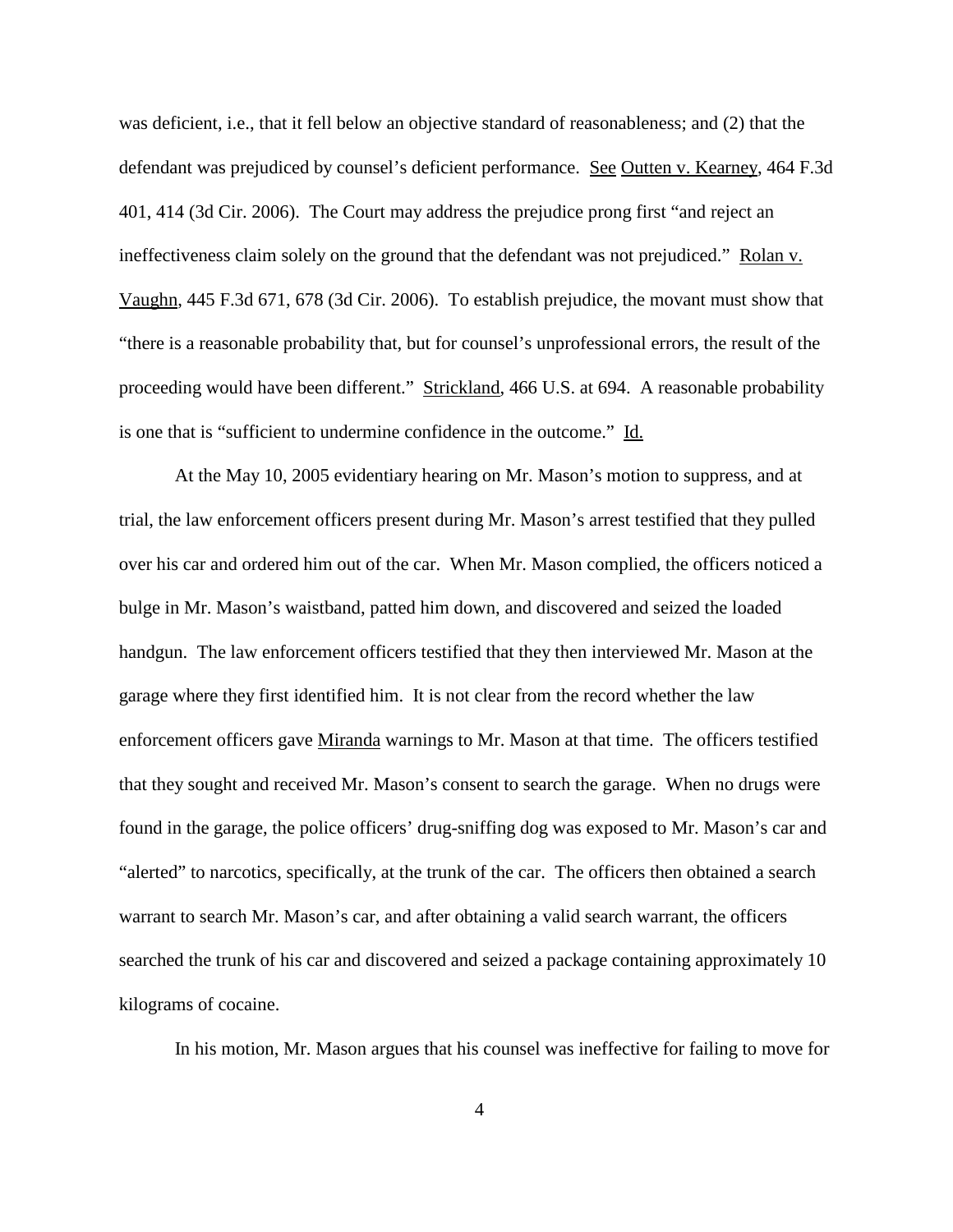suppression of evidence based upon a violation of his Miranda rights. Specifically, he states:

Prior to filing a motion to suppress evidence, petitioner requested counsel to move for suppression of evidence based upon the police failure to read him Miranda rights at the time of custodial interrogation. Counsel failed to do so and instead moved to suppress evidence on other grounds, notwithstanding petitioner's specific request for suppression on Miranda grounds.

(Pet. § 2255 Mot. 6.) In Miranda v. Arizona, 384 U.S. 436 (1966), the Supreme Court held that a defendant's statements made in the course of a custodial interrogation are not admissible as evidence unless the defendant receives appropriate warnings, or an exception applies. The Court has reviewed Mr. Mason's Motion, the Government's response, the transcripts of his May 10, 2005 evidentiary hearing on his previous suppression motion, and the transcripts from his criminal trial. To the extent Mr. Mason is claiming that prosecutors used as evidence a statement taken in violation of Miranda and the Fourth Amendment, and that his trial counsel was ineffective for failing to challenge the statement's admission in court, such a claim is without merit. As an initial and fundamental matter, Mr. Mason does not refer the Court to any incriminating statement that he made during a "custodial interrogation." The transcripts of the evidentiary hearing and the trial are completely bereft of any mention of any incriminating statement made by Mr. Mason during a custodial interrogation. No evidence of any such statement was introduced at trial. Moreover, in his pretrial motion, and during trial, Mr. Mason never sought to suppress any incriminating statement. Instead, he only sought to suppress the admission of the loaded handgun discovered on his person and a package of cocaine discovered in the trunk of his car. Under these circumstances, Mr. Mason's Miranda rights were not implicated let alone violated. Because Mr. Mason's argument that evidence should have been suppressed under Miranda is not meritorious, and would not have been successful if he had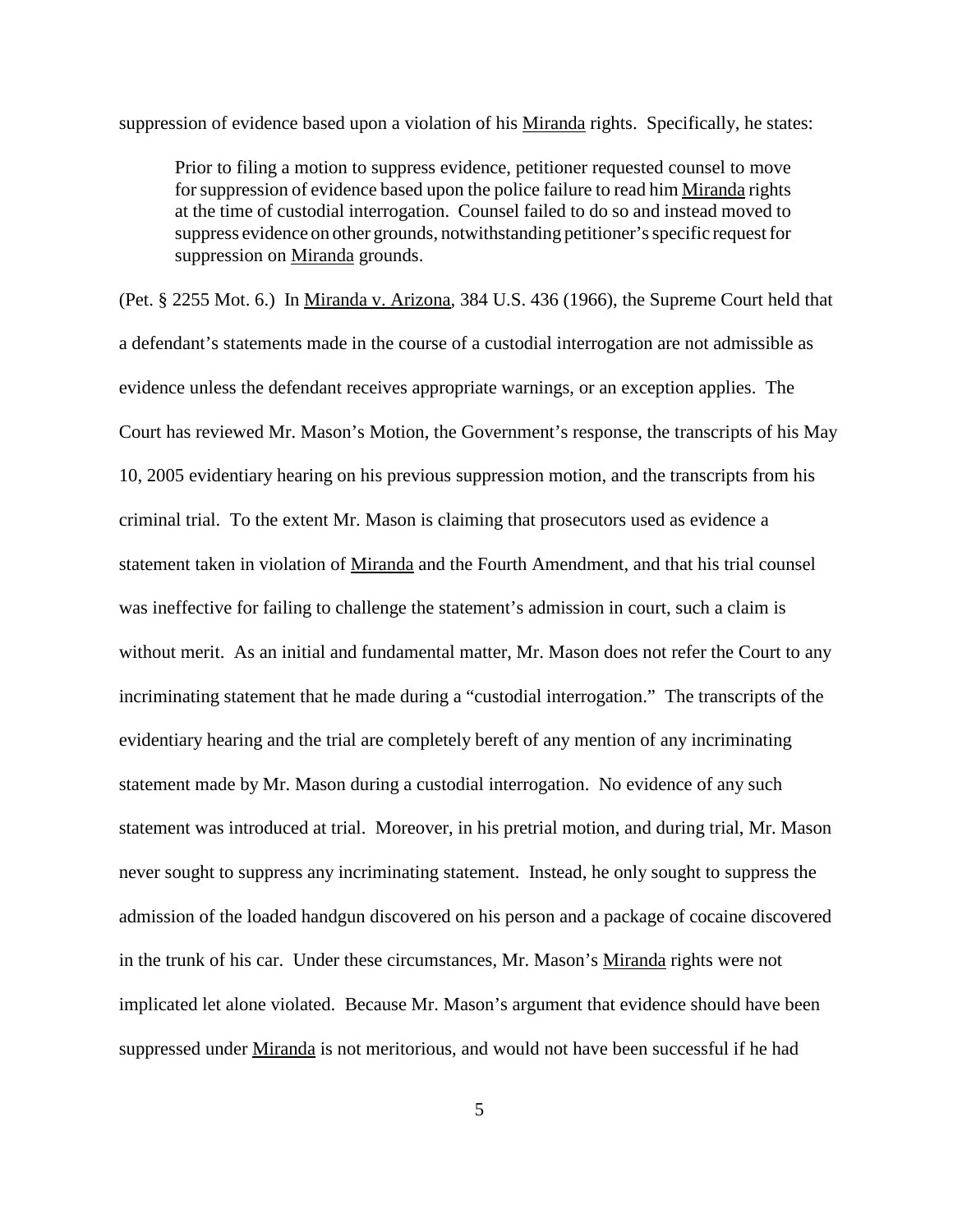raised before or during his criminal trial, his counsel was not ineffective for failing to raise it.

In addition, to the extent that Mr. Mason claims that his consent to search the garage was obtained in the absence of Miranda warnings, and that this violation invalidates the subsequent search of his car, his claim lacks merit. The Supreme Court, as well as the Court of Appeals for the Third Circuit, have held that the Fourth Amendment does not require suppression of physical evidence discovered as a result of "un-Mirandized" but voluntary statements. See United States v. Patane, 542 U.S. 630 (2004); United States v. DeSumma, 272 F.3d 176, 180-81 (3d Cir. 2001). Therefore, physical evidence discovered through a custodial interrogation need not be suppressed even if the defendant did not receive Miranda warnings.<sup>2</sup>

In this case, the record conclusively establishes that Mr. Mason is not entitled to the relief he seeks in his § 2255 motion. Accordingly, his Motion will be denied. There is no probable cause to issue a certificate of appealability.

<sup>&</sup>lt;sup>2</sup> Even if Mr. Mason had advanced a valid argument on this theory, there is no evidence that any physical evidence was discovered through a custodial interrogation in this case. The handgun was discovered on Mr. Mason's person before he was interrogated, and the cocaine in the trunk of Mr. Mason's car was discovered after it was detected by a drug-sniffing dog and a valid search warrant was issued, permitting the law enforcement officers to search the car. Neither is open to even arguable challenge.